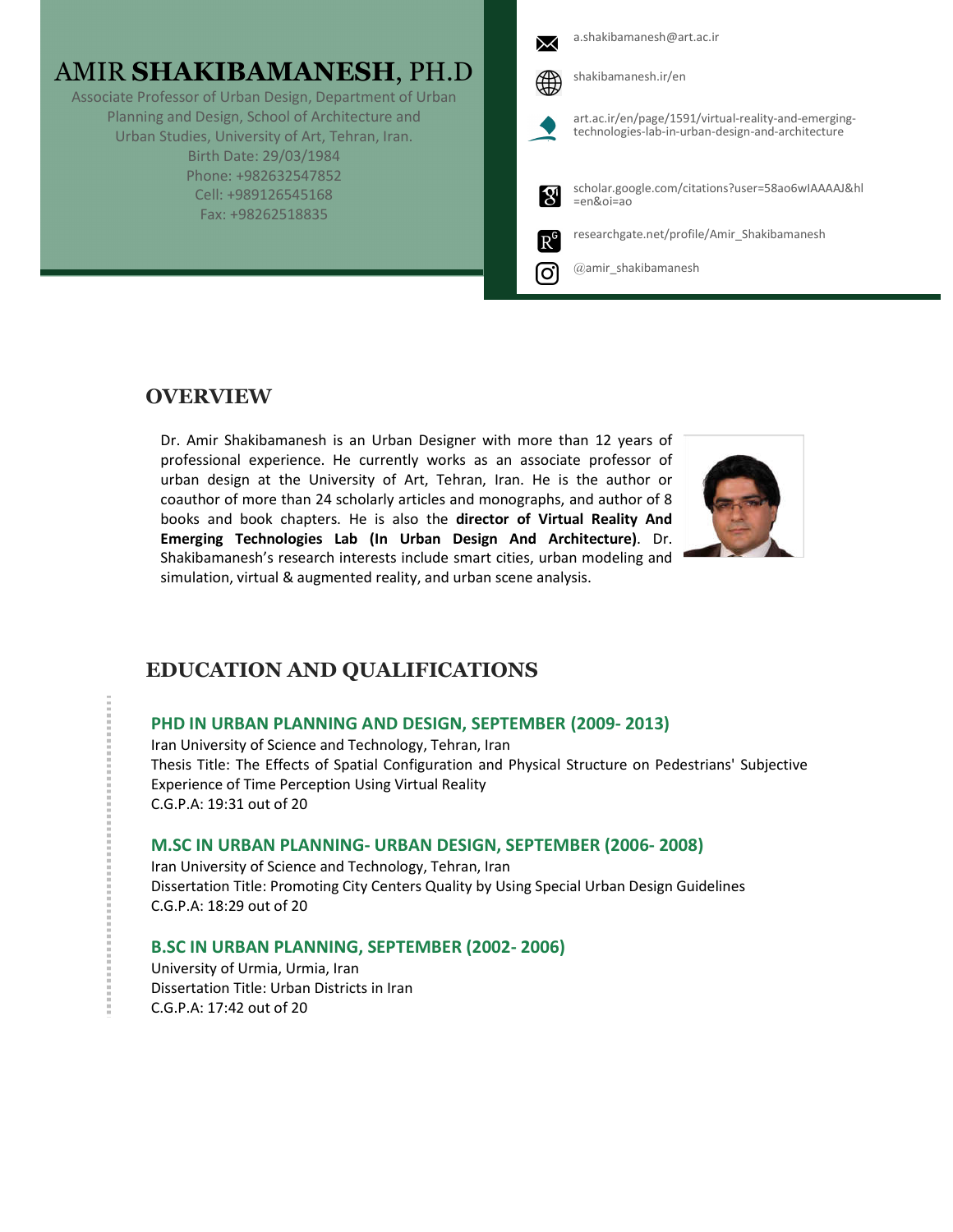## **PUBLICATIONS**

## **A: BOOKS (AUTHOR)**

- **Shakibamanesh, A.,** Ghorbanian, M., & Moghadam, S. N. M. (2019). **Smart Growth** and Sustainable Transport in Cities, *Routledge Press*, London, United Kingdom.
- **Shakibamanesh, A.,** Ghorbanian, M. (2014),"City Center; From Theory to Urban Design Guidelines" (in Persian), Tahan Press, Tehran, Iran.
- **Shakibamanesh, A.,** Khaksari, A and Ghorbanian, M. (2006),"Urban Districts in Iran (in Persian), Second Edition, Institute for Humanities and Cultural Studies Press, Tehran, Iran.
- **Shakibamanesh, A.,** Ghorbanian, M. (2006),"Planning Environmental Conditions; Principles of Urban Climatology" (in Persian), Fifth Edition, Tahan Press, Tehran, Iran.
- **Shakibamanesh, A.,** (2005),"Fundamentals and Principles of Color Design in Architecture and Urban Design" (in Persian), Fifth Edition, Helleh Press, Tehran, Iran.

### **B: PEER REVIEWED BOOK CHAPTERS**

- **Shakibamanesh, A.,** Veisi, O. (Accepted), "Designing ustainable Urban Blocks; An Effort To Optimizing 3d Form And Achieving The Maximum Amount Of Solar Radiation", in book entitled "Sustainable Urbanism in Developing Countries" going to be published by Taylor & Francis Group/CRC Press
- **Shakibamanesh, A.,** Ebrahimi, B. (2021), "Toward Practical Criteria for Analyzing and Designing Urban Blocks". In "Sustainability in Urban Planning and Design" by Amjad Almusaed. Intechopen Press.
- **Shakibamanesh, A.,** Ghorbanian, M. (2016), "Using Advanced Approaches in Urban Design Researches: A Mutation from 3D Digital Models to Virtual Reality". In Mobile Computing and Wireless Networks: Concepts, Methodologies, Tools, and Applications (pp. 2281-2308). IGI Global, Pennsylvania, United States
- **Shakibamanesh, A.,** Ghorbanian, M. (2015), "Improving City Resistance In War: Planning Major Transportation Terminals Based On Passive Defense Considerations". In "Cities and Disasters" by Downey, D. C. (pp. 111-132). *Routledge Press*, London, United Kingdom

## **C: BOOK (TRANSLATION FROM ENGLISH INTO PERSIAN)**

- NACTO., I. (2013). "Urban Street Design Guide". Island Press/Center for Resource Economics. Translated by: **Shakibamanesh, A.,** Ghorbanian, M. (2017), University of Art Press, Tehran, Iran.
- Talen, E. (2012). "City Rules: How Regulations Affect Urban Form". Island Press. Translated by: **Shakibamanesh, A.,** Mirgholami, M. (2017), Tehran Urban Research & Planning Center, Tehran, Iran.
- Paumier, C. B. (2004). "Creating a Vibrant City Center: Urban Design and Regeneration Principles". Urban Land Inst. Translated by: **Shakibamanesh, A.,** and Behzadfar, M. (2010), Iran Science and Technology University Press, Tehran, Iran.
- Meeda, B., Parkyn, N., & Walton, D. S. (2007). "Graphics for urban design". Thomas Telford. Translated by: **Shakibamanesh, A.,** Ghorbanian, M. (2012). Tahan Press, Tehran, Iran.

## **D: JOURNAL PUBLICATIONS**

- Pouyan, A; Ghanbaran, A; **Shakibamanesh, A** (2021), "Impact of Circulation Complexity on Hospital Wayfinding Behavior (Case study: Milad 1000-bed Hospital, Tehran, Iran)", Journal of Building Engineering.
- **Partovi, P; Sedaghat, K; Shakibamanesh, A** (2021), "Exploring Successful Small Urban Spaces'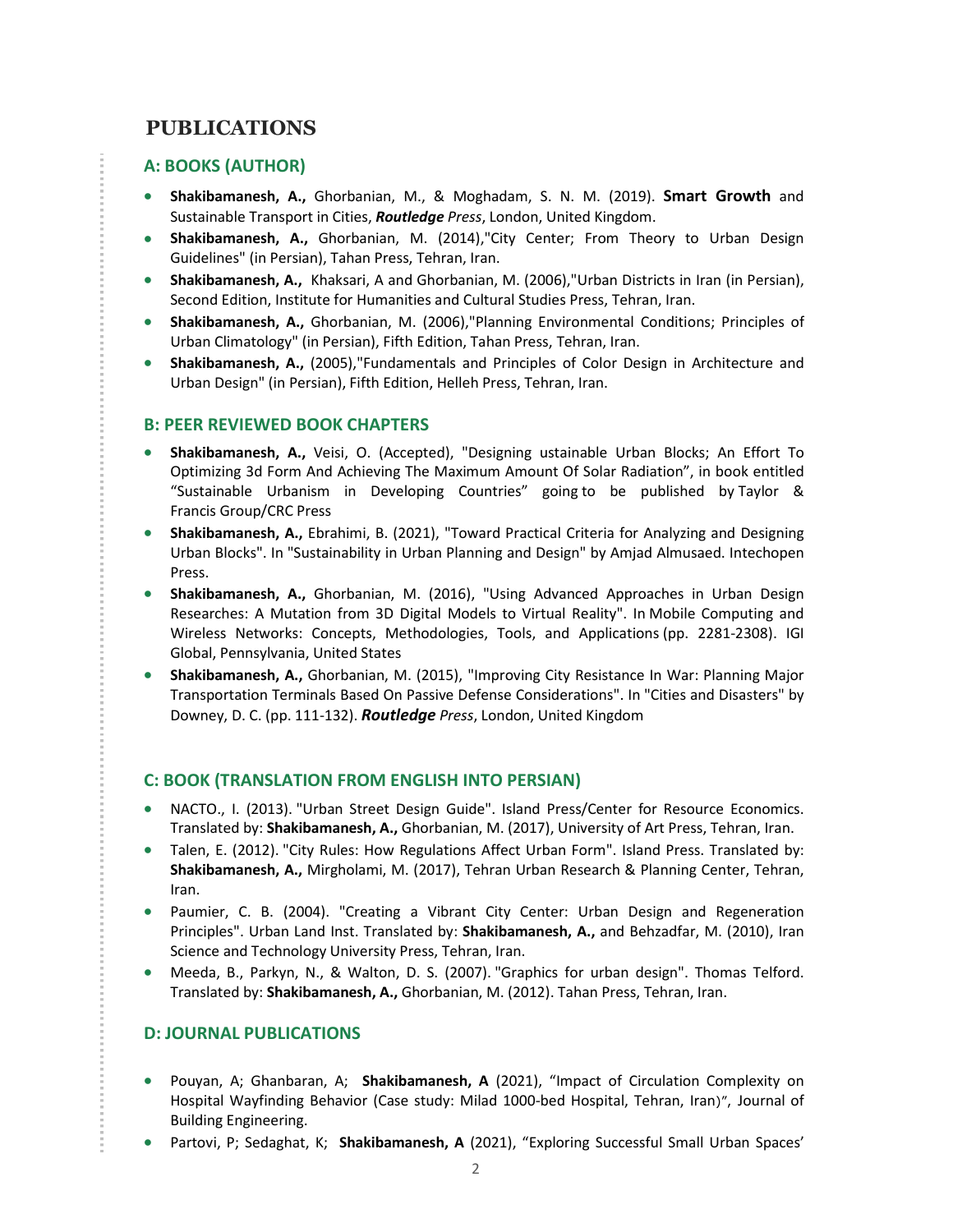Criteria with Emphasis on Cultural Context", Journal of TEHNIČKI GLASNIK.

- **Shakibamanesh, A;** Kokabi, M (Under Review), "Investigating Mass-Space System to Reach an Optimal Model for Analyzing Visibility Among Buildings and Public Open Spaces Using Three-Dimensional Isovist (Case study: Persian Gulf Lake Area, Tehran, Iran)"
- **Shakibamanesh, A;** Ajidanpoor, M (2021), "Investigating the Effect of Physical Structure and Spatial Configuration on the Quality of Pedestrian Soundscape Experience in Public Spaces Using Virtual Reality (Case study: Valiasr Square to Jahad Square, Tehran), Journal of Architecture and Urban Planning.
- **Shakibamanesh, A.,** Moosavi, Y. (2021), "Investigation of the three-dimensional distribution of sound of industrial uses to achieve their correct location in the height layers of buildings; using GIS and Cityengine (Case study: District 3 of District 12 of Tehran), Environment Identity (The journal of research in urban planning and architecture).
- **Shakibamanesh, A.,** Farahbod, A. (2021), " The Effect of Street Design on Thermal Comfort (Case Study: Ferdowsi Street on the 12 Region of Tehran)", Scientific Journal of Iranian Urbanism, Vol 3, No. 5.
- **Shakibamanesh, A.,** Kariminiya, F. (2020), "Using Network-Based Analysis to Measure the Physical Resilience of Urban Neighborhoods; (Case Study: Sanglaj Neighborhood in Tehran)", Journal of Resilient City.
- **Shakibamanesh, A.,** Kokabi, M. (2020), "Investigating the Visibility of Historical Elements in Urban Landscape; Using Two-Dimensional Isovist Analysis (Case study: Tehran Golestan Palace)", ANDISHNAME; Journal of Urban planning and Design, Vol 1, No. 1.
- Saranjampour, N., **Shakibamanesh, A.,** (2020), "Urban Smart Kiosk for Cloth Sharing: The Revival of the Iranian Culture of Donation", DASTAVARD; Iran's First Specialized Industrial Design Journal, Vol 29, Issue 41.
- **Shakibamanesh, A.,** Ghorbanian, M. (2018), "Effects of Urban Spatial Configurations and Physical Structures on Pedestrians' Perception of Subjective Duration", Interaction Design and Architecture(s), No.36.

- **Shakibamanesh, A.,** Ghobai, P, Ayashm, M. (2018). "Investigating the Effect of Urban Squares Visibility on the Psychological Security of Pedestrians Using the Three-Dimensional Isovist Technique (Case Study: the Saat Square and Namaz Square of Tabriz)" (in Persian), Iranian Association of Architecture & Urbanism Journal, Iran University of Science & Technology.
- **Shakibamanesh, A.,** & Ghorbanian, M. (2017). "Toward time-based design: Creating an applied time evaluation checklist for urban design research". Frontiers of Architectural Research, 6(3), 290-307
- Aali, A., Haghparast, F., Maleki, A., **Shakibamanesh, A.** and Ghobadi, P. (2017). "Optimum Form and Placement of Urban Blocks to Maximize the Use of Solar Energy – A Case Study", International Journal of Optimization in Civil Engineering, Vol 7, No. 4.
- **Shakibamanesh, A.,** Hakimi, Y. (2017). "The Effect of physical Space Visibility on the Pedestrians Behavior in Urban Squares Using 3D Isovist Analysis (Case Study: Sabze Meydan Square in Tehran)", Journal of Urban Studies, Volume 7, Issue 25.
- Mirgholami, M., Medghalchi, L., **Shakibamanesh, A.,** Ghobadi, P. (2016). "Developing Criteria for Urban River Restoration Based on Biophilic and Water Sensitive Approaches", Manzar Journal, Vol 36
- **Shakibamanesh, A.** (2015). "Secure Urban Design in Terms of Passive Defense Approach; Analytical Considerations for Improving Form-based Characteristics in Iranian Cities", Armanshahr Architecture & Urban Development journal, Vol 7, No. 14.
- **Shakibamanesh, A.** (2015). "Public Shelters Design and Planning Considerations: Towards Secure Urban Design in Terms of Passive Defense", Geografia - Malaysian Journal of Society and Space, Vol. 11, No. 3.
- **Shakibamanesh, A.** (2014). "Improving results of urban design research by enhancing advanced semi-experiments in virtual environments". International Journal of Architecture & Urban Planning, Iran University of Science & Technology, 24(2), 131-141.
- **Shakibamanesh, A.,** Ghorbanian, M., Nazari, S. (2014), "Railway and Subway Design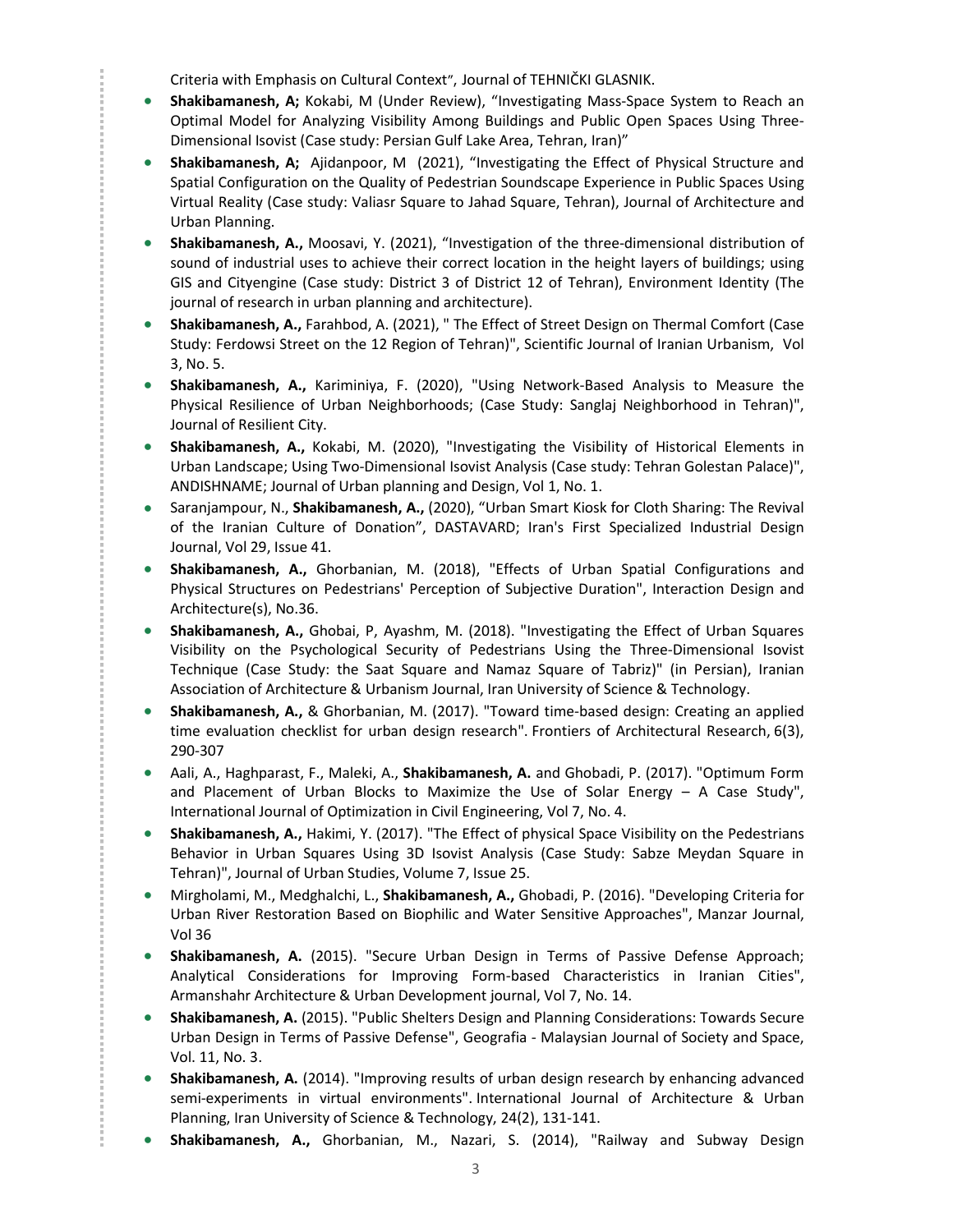Considerations: Toward Secure Urban Design in Terms of Passive Defense", International Journal of Academic Research, Vol. 6, No. 1.

- **Shakibamanesh, Amir,** Behzadfar, Mostafa. (2014), "Investigation on Philosophy of Place Phenomenology; Analytical Exploration of David Seamon's Viewpoints about Home as a Place", (in Persian), Hoviate Shahr Journal (Islamic Azad University Scientific – Research Journal), Vol.4, No. 3.
- **Shakibamanesh, A.,** Behzadfar, M., Alalhesabi, M. (2014), "Modern Urban Design: From Cue Approach to Practical Optical Illusions", NaghsheJahan Journal (Basic studies and New Technologies of Architecture and Planning (Tarbiat Modares University Scientific – Research Journal), Vol 4, Issue 2.
- **Shakibamanesh, A.** (2011). "Non-Structural Lid Alternative Design Considerations For Urban Circulation Planning, and Design". International Journal of Academic Research, 3(1).
- **Shakibamanesh, A.,** Behzadfar, M. (2011), "Promoting City Center Parking Qualities by Using Urban Design Guidelines", International Journal of Architecture & Urban Planning, Iran University of Science & Technology, Vol. 21, No. 1.
- **Shakibamanesh, A.,** Daneshpour, A. (2011), "Compact City; Dose It Create an Obligatory Context for Urban Sustainability?" International Journal of Architecture & Urban Planning, Iran University of Science & Technology, Vol. 21, No. 2.
- **Shakibamanesh, A.,** Shie, E. (2012), "Strategic (Spatial) Planning; an Efficient Approach in Urban Planning System", (in Persian), Iranian Association of Architecture & Urbanism Journal, Iran University of Science & Technology, Vol. 1, No. 2.
- **Shakibamanesh, A.,** Behzadfar, M. (2008), "The Location of Design Guidelines in Urban Design Process and their Role in Promoting Urban Spaces Quality", Armanshahr Architecture & Urban Development journal, Vol 1, No. 1...
- ...

## **E: CONFERENCE PRESENTATIONS**

- Veisi, o; **Shakibamanesh, A** (2021), "Solar City, Future City; Analysis of solar Radiation towards optimization and location of the urban blocks in the neighborhood units", Urban Planning & Architectural Design for Sustainable Development (UPADSD) – 6th Edition, Florence, Italy
- **Shakibamanesh, A**. Naghshbandi, S (2021), "A review of studies in the field of playground design to help treat and educate children with autism using the virtual reality method", The First International Symposium of the Kids' Utopia, held by UN Habitat and Iran University of Science and Technology, Tehran, Iran.
- **Shakibamanesh, A**. Mogharrabi, Z (2021), "A review of the emerging concept of digital twin and its application in urban design and planning", Second international conference on new technology in architecture engineering and town planning in Iran, Tehran, Iran.
- **Shakibamanesh, A**., Tahmasbnejad, G., Darkahi, M (2020), "Analyzing the Legibility of Urban Squares; Using Eye Tracker Technique (Case Study: Saat and Namaz Squares in Tabriz)", 5th National Conference on Computer Engineering and Blockchain, Shahid Beheshti University, Tehran, Iran.
- **Shakibamanesh, A.** (2019), "Using Advanced Methods & Techniques in Urban Researches: A Mutation from 3D Digital Models to Interactive Simulations with Emphasis on Virtual Reality", Presentation at the Roundtable: Regional Planning And Design From Theory To Practices, Planning for Transition Conference, 9-13 July, Iuav University, Venice, Italy.
- **Shakibamanesh, A**., Ajidanpour, N (2019), "Neighborhood Center Design with Emphasis on Improving the Quality of the Audio Landscape (Case Study: Sangalaj Neighborhood in Tehran)" ,6th National Congress on Civil Engineering, Architecture and Urban Development, December 10- 12, 2019, Iran University of Science and Technology, Tehran , Iran.
- **Shakibamanesh, A**., Manzouri, S (2019), "Investigating the Effect of Space Form on Users' Movement Patterns; Using 3D Modeling in the Autodesk Revit", First International Conference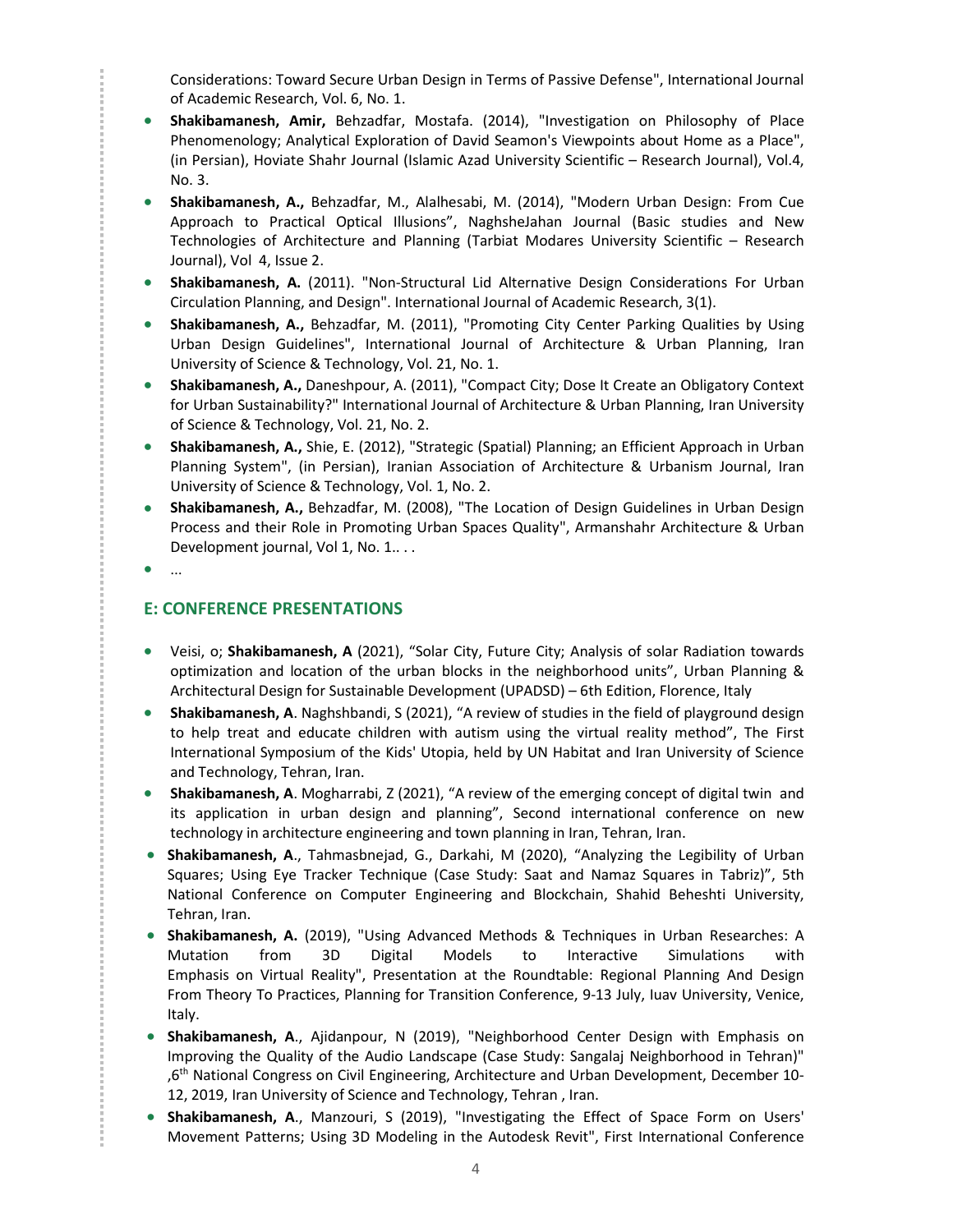on Knowledge-Based Civil Engineering, Architecture And Urbanism, November 11, 2019, Islamic Azad University, Science and Research Branch, Tehran, Iran.

- **Shakibamanesh, A**., Rezayian, M; Gholizade, Y (2018), "Using Geographic Information System (GIS) in Visual Axis Analysis and Visual Barriers (Case Study: Tabriz Citadel)", 3rd.International Conference on Civil Engineering, Architecture and Urban Design, September 5-7, 2018, Islamic Art University, Tabriz, Iran.
- **Shakibamanesh, A.,** Rezayi, N (2018), "Analysis of Urban Traffic Accidents with SANET Software (Case Study: District 8 of Tabriz)", 3rd.International Conference on Civil Engineering, Architecture and Urban Design, September 5-7, 2018, Islamic Art University, Tabriz, Iran.
- **Shakibamanesh, A.,** Ebrahimi, B (2018), "Analytical Review on the Application of Parametric Modeling in Urban Design", international conference on Civil engineering and urban management in Iran, August 5-7, 2018, Tehran University, Tehran, Iran.
- **Shakibamanesh, A.,** Akhavan, S. (2017), "Implementing Visual Landscape Concept to fit the urban space for the blinds", 5th.International Congress on Civil Engineering, Architecture and Urban Development, December 26-28, 2017, Shahid Beheshti University, Tehran, Iran.
- **Shakibamanesh, A.,** Ebrahimi, B. (2017), "An Investigation into the Concept of Urban Blocks based on Four-Dimensional Approaches; Sustainable Development, Social Block, Gestalt, and Pedestrian-Oriented Development", 7th International Conference on Sustainable development & Urban Construction, December 14, 2017, Isfahan, Iran.
- **Shakibamanesh, A.,** T.Hashemi, S. (2017), "Investigating the Effect of Visibility of Urban Spaces on Their Legibility (Case Study: Tehran Aminolmolk Street)", 3rd International Congress on New Horizons in Architecture and Planning (HIAP, 2017), Tarbiat Modares University, Tehran, Iran.
- **Shakibamanesh, A.,** Ghasemi, N. (2016), "The Effect of Urban Physical Features on the Reliability of Pedestrians Mental Images; Using Quasi-Tests in a Virtual Environment (Case Study: Bahar Avenue, Tehran 7th District), The Second International Conference On Urbanism, Urban Management And Development Kharazmi, December 12, 2016, Shiraz, Iran.
- **Shakibamanesh, A.,** Alimardaniyan, P. (2016), "Using Design Guidelines in Order to Achieve a Healthy City Paradigm in Urban Neighborhoods: An Effort to Promote Public Health", 2rd International Congress on New Horizons in Architecture and Planning (HIAP, 2017), Tarbiat Modares University, Tehran, Iran.

- **Shakibamanesh, A.,** Shokoofan, F. (2016), "Investigating the Relationship between Place and Behavior in order to Create a Successful Public Space; Case Study: Aminolmolk Street, Tehran", Second International Conference in New Research on Civil, Architectural & Urban management, Tehran, Iran.
- **Shakibamanesh, Amir.** (2013), "Virtual Reality as a Tool for Urban Design", 2nd Basic and Clinical Neuroscience Congress, Tehran, Iran.
- **Shakibamanesh, Amir.** (2013), "Analyzing Iranian Islamic Identity of Urban Public Arts", Beautification Conference, Shiraz, Iran.
- **Shakibamanesh, Amir.** (2010), "The Location of Design Guidelines in Urban Design Process and their Role in Promoting Urban Spaces Quality", IACA-8 2010 (8th International Architectural Conference), Egypt.
- **Shakibamanesh, Amir.** (2010), "Climatic Design Guidelines in Tehran, Iran with Emphasis of Wind and Sun Radiation", ICSAUD 2010 (International Conference on Sustainable Architecture & Urban Design), Malaysia.
- **Shakibamanesh, Amir.** (2010), "Sustainable Green Corridor as Breathing Spaces: Ecological Effects on City", ICSAUD 2010 (International Conference on Sustainable Architecture & Urban Design), Malaysia.
- **Shakibamanesh, Amir.** (2009), "Key Urban Design Principles for Promoting City Center Quality", PPGC 2009 (Positioning Planning In Global Crises), Bandung, Indonesia.
- **Shakibamanesh, Amir.** (2009), "Passive Defense, Public Shelters Design and Planning Considerations", PPGC 2009 (Positioning Planning In Global Crises), Bandung, Indonesia.
- **Shakibamanesh, Amir.** (2009), "Urban Texture Design Consideration in Passive Defense Vision", ICCST (2009) International Carnahan Conference on Security Technology, Zurich, Switzerland.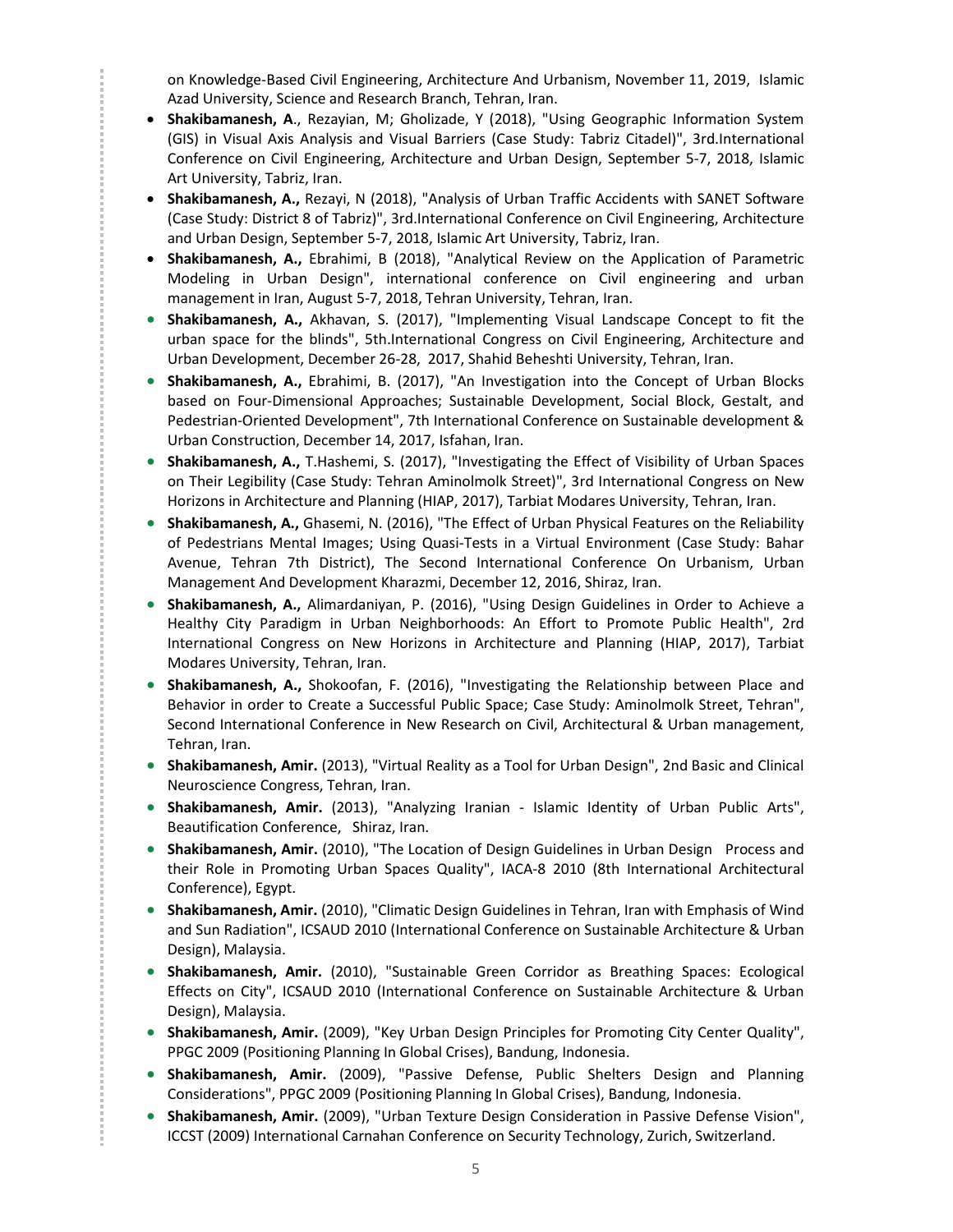- **Shakibamanesh, A.** (2008), "Investigating on City Centers Problems; Finding Criteria to determine their Effect Range", Zagros Traditional Settlements International Conference, Sanadaj, Iran.
- $\bullet$  ...

*<u>ALCOHOL:*</u>

*<u>Property</u>* 

## **ACADEMIC EXPERIENCES**

*SEPTEMBER 2018 – PRESENT:* **ASSOCIATE PROFESSOR OF URBAN DESIGN**, Department of Urban Design, Faculty of Architecture and Urban Studies, University of Art ,Tehran, Iran.

*SEPTEMBER 2013 – 2018:* **ASSISTANT PROFESSOR,** Department of Urban Design, Faculty of Architecture and Urban Studies, University of Art ,Tehran, Iran.

*2013- 2020:* **VISITING PROFESSOR**, Department of Urban Design, Faculty of Architecture and Urbanism, Tabriz Islamic Art University, Tabriz, Iran.

*2018:* **VISITING PROFESSOR,** Department of Computer Arts (Computer Games Production), Faculty of Multimedia, Tabriz Islamic Art University, Tabriz, Iran.

*2014-2015:* **VISITING PROFESSOR,** Faculty of Architecture and Urban Studies, Tehran University, Aras International Campus, Jolfa, Iran.

*2013- 2014:* **VISITING PROFESSOR,** Department of Urban Studies, School of Architecture and Environmental Design, Iran Science and Technology University, Tehran, Iran.

*2011- 2012:* **GUEST LECTURER,** Department of Urban Design, Faculty of Architecture and Urban Studies, University of Art ,Tehran, Iran.

*2010- 2012:* **GUEST LECTURER,** Faculty of Multimedia, Tabriz Islamic Art University, Tabriz, Iran.

*2009- 2013:* **GUEST LECTURER**, Faculty of Architecture and Urbanism, Tabriz Islamic Art University, Tabriz, Iran.

*2008- 2009:* **GUEST LECTURER,** Department of Urban development, Faculty of Architecture, Urban & Art, Urmia University, Urmia, Iran.

## **EXECUTIVE - ACADEMIC RESPONSIBILITIES**

*2016-PRESENT-* **DIRECTOR OF VIRTUAL REALITY AND MODERN TECHNOLOGIES LAB** (with application in Urban Design and Architecture), Faculty of Architecture and Urban Studies, University of Art, Tehran, Iran.

*2015- PRESENT-* **HEAD OF ART UNIVERSITY KARAJ CAMPUS**, University of Art, Karaj, Iran. *2015-2018-* **HEAD OF "FARABI INTERNATIONAL CAMPUS"** at University of Art ,Tehran, Iran.

*2021-* **REPRESENTATIVE OF ART UNIVERSITY IN MEMORANDUM OF UNDERSTANDING BETWEEN UNIVERSITY OF ART, TEHRAN AND UNITED NATIONS HUMAN SETTPLEMENT PROGRAMME (UN-HABITAT).**

*2020-* **COLLABORATION WITH THE CENTER FOR INTERNATIONAL SCIENTIFIC STUDIES & COOPERATION,** IRAN Ministry of Science, Research and Technology, Tehran, Iran.

*2019-2020-* **MEMBER OF URBAN SPACE COMMITTEE OF TEHRAN MUNICIPALITY BEAUTIFICATION ORGANIZATION,** Tehran, Iran.

*2019- PRESENT -* **MEMBER OF THE UNIVERSITY'S OFFICE OF TECHNICAL AFFAIRS & CIVIL PLANS COUNCIL**, Art University ,Tehran, Iran.

*2017- PRESENT-* **MEMBER OF UNIVERSITY OF ART INTERNATIONAL COUNCIL,** Tehran, Iran.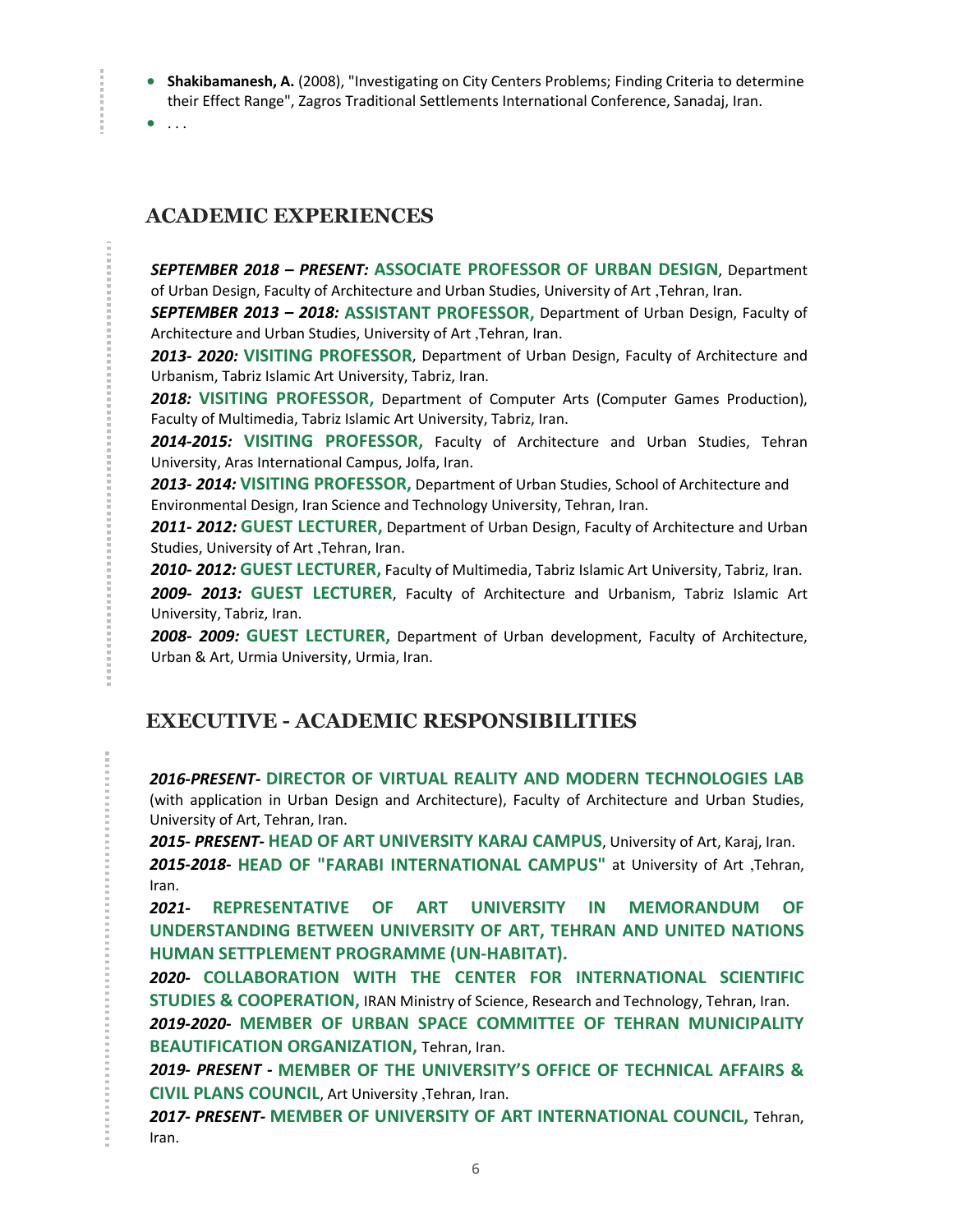*2017- PRESENT-* **MEMBER OF THE PH.D. COUNCIL OF URBAN STUDIES**, University of Art, Tehran, Iran.

*2016- PRESENT-* **EXECUTIVE HEAD AND MEMBER OF THE UNIVERSITY'S PLANNING COMMITTEE FOR DEVELOPMENT OF ART AND CULTURAL INDUSTRIES PLARK**, Art University ,Tehran, Iran.

*2019- PRESENT-* **MEMBER OF THE TECHNOLOGY INCUBATORS AND THE DEVELOPMENT CENTER OF THE UNIVERSITY OF ART**, Art University ,Tehran, Iran.

*2019-* **REPRESENTATIVE OF ART UNIVERSITY IN MEMORANDUM OF UNDERSTANDING BETWEEN UNIVERSITY OF ART, TEHRAN AND THE UNIVERSITY OF FLORENCE**

*2016 AND 2017-* **MEMBER OF THE JURY OF THE NINTH AND TENTH NATIONAL FESTIVAL OF HARKAT**, Ministry of Science, Research and Technology, Iran.

*2016-* **MEMBER OF THE JURY OF THE NATIONAL COMPETITION OF LOCAL FACADES, GLOBAL CITY**, Tabriz Municipality, Deputy Mayer for Urban and Architectural Engineering, Tabriz, Iran.

*2014- 2016-* **VICE CHANCELLOR FOR RESEARCH** at Faculty of Architecture and Urban Studies, University of Art, Tehran, Iran.

*2015- 2016-* **MEMBER OF THE WORKING GROUP FOR DEVELOPMENT OF THE DATABASE OF URBAN AND ARCHITECTURAL ENGINEERING IDEAS**, Tehran Municipality, Tehran Urban Research, and Planning Center, Tehran, Iran.

*2015- 2016-* **MEMBER OF THE ALBORZ PROVINCE CULTURAL HERITAGE SOCIETY**, Karaj, Iran.

*2014- 2016-* **MEMBER OF UNIVERSITY OF ART RESEARCH AND TECHNOLOGY COUNCIL** ,Tehran, Iran.

## **TEACHING EXPERIENCES**

## **PH.D**

**CONTRACTOR** 

 *ADVANCED URBAN RESEARCH METHODS AND TECHNIQUES (BASED ON COMPUTER MODELING AND SIMULATION),* Faculty of Architecture and Urban Studies, University of Art, Tehran, Iran (2018-Present).

## **MASTER OF URBAN DESIGN & PLANNING**

- *METHODS & TECHNIQUES IN URBAN DESIGN,* University of Art ,Tehran, Iran (2016- Present) and Tabriz Islamic Arts University, Tabriz, Iran (2013- Present).
- *URBAN DESIGN STUDIO 1 (DISTRICT SCALE),* University of Art ,Tehran, Iran (2017- Present) and Tabriz Islamic Arts University, Tabriz, Iran (2013- Present).
- *URBAN STUDIES STUDIO 5 (LAND PREPARATION AND DEVELOPMENT),* Faculty of Architecture and Urban Studies, University of Art, Tehran, Iran (2013-2014).
- *URBAN PLANNING STUDIO 1 (CITY SCALE),* Department of Urban Planning, University of Tehran, Aras Campus, Jolfa, Iran (2013-2014).
- *URBAN HISTORY,* Department of Urban Planning and Design, School of Architecture and Urban Studies, Iran University of Science and Technology, Tehran, Iran (2013-2014) and Department of Urban Planning, University of Art, Aras Campus, Jolfa, Iran (2013-2014).
- *URBAN SPACE, FORM AND SHAPE ANALYSIS,* Department of Urban Design, University of Tabriz Islamic Arts, Tabriz, Iran (2013-2014).
- *COGNITION AND ANALYZING URBAN OPEN SPACES,* Department of Urban Planning,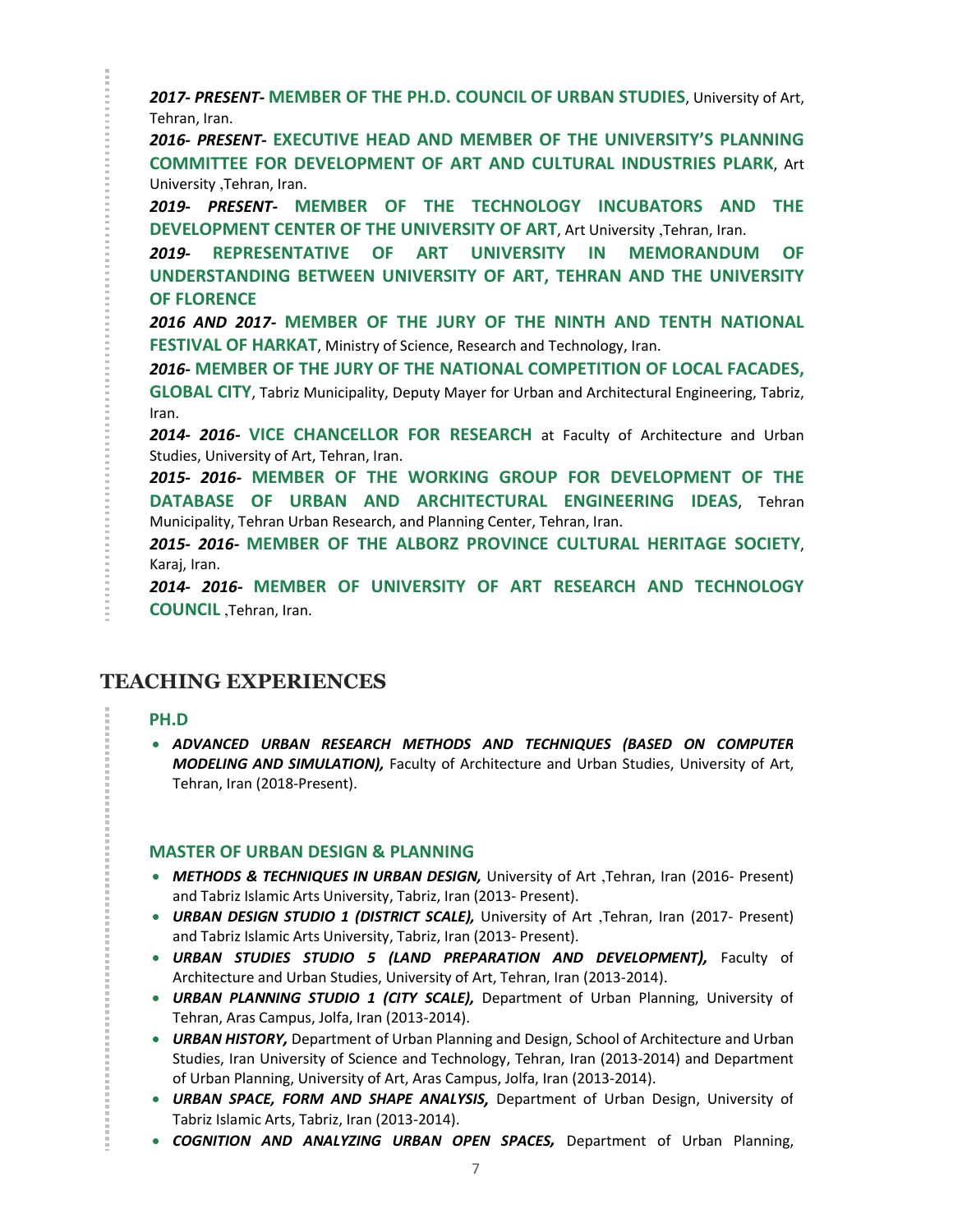University of Tehran, Aras Campus, Jolfa, Iran (2013-2014).

 *FUNDAMENTALS OF URBAN DESIGN AND PLANNING,* Department of Urban Planning, University of Tehran, Aras Campus, Jolfa, Iran (2013-2014).

### **MASTER OF COMPUTER ARTS (COMPUTER GAMES PRODUCTION)**

 *DESIGN AND VISUALIZATION (2),* Department of Computer Arts (Computer Games Production), Faculty of Multimedia, Tabriz Islamic Art University, Tabriz, Iran (2018).

## **BACHELOR OF URBAN PLANNING AND ARCHITECTURE**

- *ENGLISH FOR URBAN DESIGNERS AND PLANNERS,* Department of Urban Planning and Design, School of Architecture and Urban Studies, University of Art, Tehran, Iran (2013-Present).
- *URBAN STUDIES STUDIO 3 (NEIGHBORHOOD DESIGN),* Department of Urban Planning and Design, School of Architecture and Urban Studies, University of Art, Tehran, Iran (2012- Present) and Department of Urban Studies, School of Art, Urmia University, Urmia, Iran (2010- 2011).
- *URBAN STUDIES STUDIO 2 (DATA COLLECTION, DATA ANALYSIS, FORMULATION OF GOALS & OBJECTIVES),* Department of Urban Planning and Design, School of Architecture and Urban Studies, University of Art, Tehran, Iran (2013-Present) and Department of Urban Studies, School of Art, Urmia University, Urmia, Iran (2010-2011).
- *URBAN UTILITIES AND INFRASTRUCTURES,* Department of Urban Planning and Design, School of Architecture and Urban Studies, University of Art, Tehran, Iran (2013-2014).
- *PERCEPTION AND PRESENTATION OF URBAN ENVIRONMENT*, Department of Architecture, Tabriz Islamic Art University, Tabriz, Iran (2010- 2014).
- *ARCHITECTURAL PRESENTATION,* Department of Architecture, Tabriz Islamic Art University, Tabriz, Iran (2012- 2013).

### **BACHELOR OF MULTIMEDIA**

 *VIRTUAL REALITY STUDIO 1 (CREATING VIRTUAL SPACES IN ACCORDING TO ACHIEVE DIFFERENT HUMAN SENSES),* Department of Computer Arts (Computer Games Production), Faculty of Multimedia, Tabriz Islamic Art University, Tabriz, Iran (2010-2014).

## **SUPERVISORSHIPS**

## **DOCTORAL (IN PROGRESS)**

 Ahmadpoor, Narges (in progress), "Investigating the Effects of Physical Configuration on Space Readability from Pedestrian Viewpoint; Using EEG in Virtual Environment", Urban Studies Ph.D. Candidate, Faculty of Architecture and Urban Studies, University of Art ,Tehran, Iran.

## **MASTER (COMPLETED)**

- Ajidanpour, N (2020), "Using Virtual Reality to Investigate the Effect of Physical Structure and Urban Configuration on the Quality of Pedestrian's Soundscape Experience in Public Spaces (Case Study: Valiasr street- Tehran)", Master of Urban Design, Department of Urban Design, University of Art ,Tehran, Iran.
- Kokabi, M (2020), " Analyzing the Mass-Space 3D Relationship System to Achieve Optimum Visibility Between Urban Buildings and Public Spaces; Using 3D Isovist Technique (Case Study: Persian Gulf Lake in Tehran)", Master of Urban Design, Department of Urban Design, University of Art, Tehran, Iran.
- Haghighatnejad, K (2020), "Using Augmented Reality to Guide the User in Reducing Energy Consumption in Residential Buildings", Master of Energy in Architecture, Department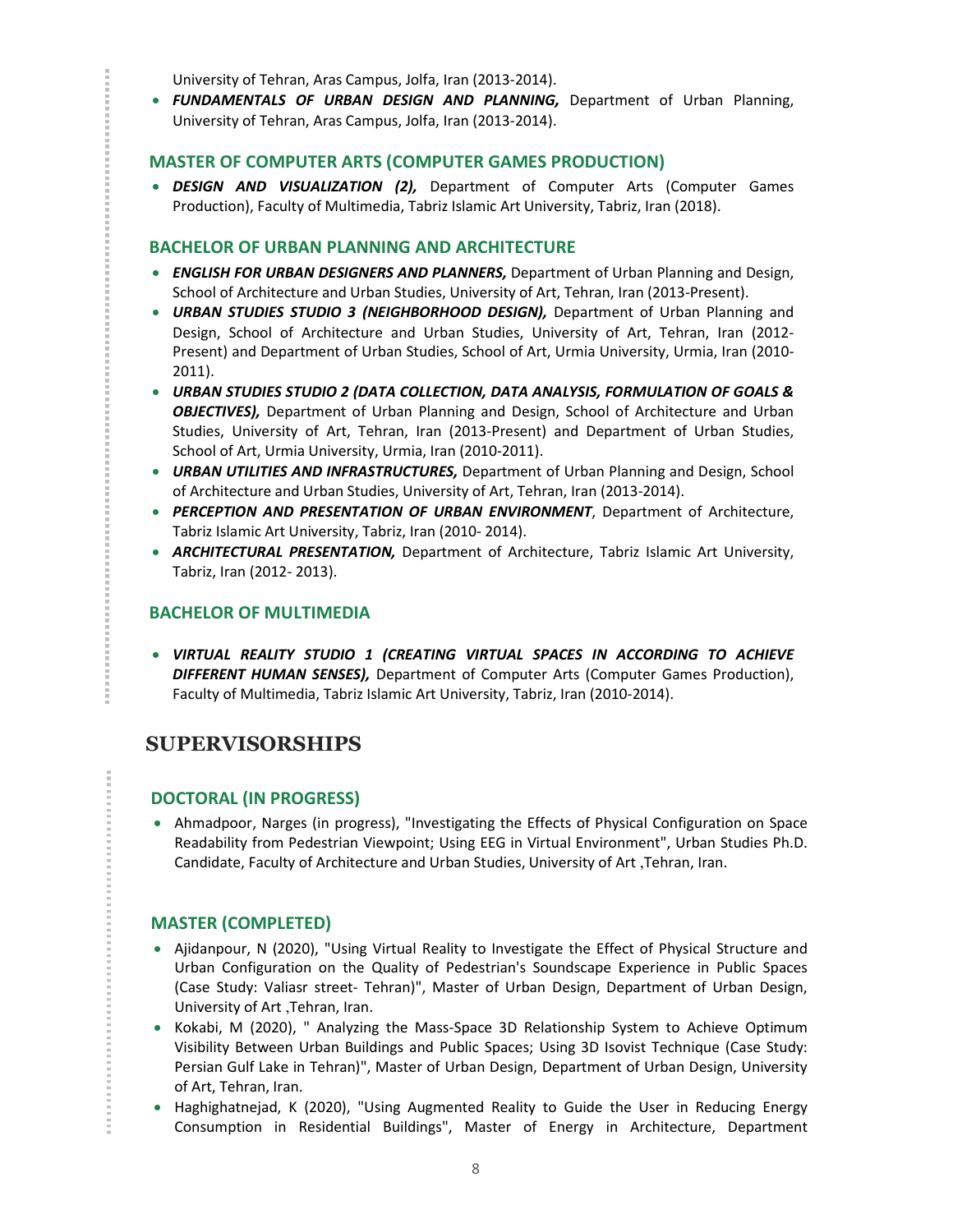Architecture, University of Art, Tehran, Iran.

- Karimiyan, B (2020), "Investigating the Relationship Between Spatial Configuration and Walkability in Urban Neighborhoods (Case Study: Valiasr Neighborhood, Tehran)", Master of Urban Design, Department of Urban Design, University of Art, Tehran, Iran.
- Kariminiya, F (2019), "Designing the Form and Texture of Urban Neighborhoods with the Approach of Physical Resilience Enhancement (Case study: Sanglaj Neighborhood in Tehran)", Master of Urban Design, Department of Urban Design, University of Art, Tehran, Iran.
- Amiri, M (2019), "Designing High-Rise Building with BIM Approach; Using Virtual Reality", Master of Architecture, University of Tehran, Tehran, Iran.
- Sadra, Safoora (2019), "Effect of 3D Configuration on Pedestrian Perception by Using EEG in Virtual Reality Environment", Master of Urban Design, Department of Urban Design, Art University ,Tehran, Iran.
- Moosavi, Seyed Yoosef (2019), "Three-Dimensional Sound Presentation in Urban Space for Placement to Optimize Industrial Land Use with Using of GIS, (Case Study: District 3 of the 12th District of Tehran), Master of Urban Planning, Department of Urban Planning, Art University, Tehran, Iran.
- Shayanpoor, Ashkan (2018), "Using Virtual Reality in the Construction and Maintenance of Prefabricated Residential Complexes", Master of Digital Architecture, Department of Architecture, Tehran University, Tehran, Iran.
- Ebrahimi, Bita (2018), "Spatial Organization of Urban Blocks; Using Parametric Design Method (Case Study: Part of the Central Texture of the 12th District in Tehran)", Master of Urban Design, Department of Urban Design, Art University ,Tehran, Iran.
- Hesami, Siyamand (2018), "Survey the Impact of Urban Neighborhoods Form on Climatic Comfort with Emphasize on Wind Flow (Case Study: Central Fabric of Sanandaj City)", Master of Urban Design, Department of Urban Design, Art University ,Tehran, Iran.
- Rabie, Mohamad (2018), "Designing Sustainable Urban Blocks In Warm And Dry Climate; Using Parametric Design Method", Master of Urban Design, Islamic Azad University, Tehran, Iran.
- Davoodi, Alaa (2017), "Taking Advantage of Augmented Reality System to Improve the Scientific and Practical Process of Urban Facades Design", Master of Multimedia, Department of Computer, Razi University, Kermanshah, Iran
- Zanganeh, Sakineh (2017), "Improving Ecological Quality of Urban Spaces with Low Urban Impact Development (LIUDD) Approach (Case Study: Tehran's Sangalaj Neighborhood), Master of Urban Design, Department of Urban Design, Art University ,Tehran, Iran.
- Seyed Ali, Elahe (2017), "Organizing Urban Pavements Bulkhead with an Emphasis on a Sense of Dynamism and Motion (Case Study: Moalem Pavements, Ghom)", Master of Urban Design, Department of Urban Design, Art University ,Tehran, Iran.
- Akhavan, Setare (2017), "Designing Cities to Improve the Quality of Soundscape; Towards a Better Pedestrian Experience (Case Study: Taatre- e- Shahr, Tehran)", Master of Urban Design, Department of Urban Design, Art University ,Tehran, Iran.
- Talebi, Soheila (2016), "Recreation of Urban Squares Identity; Toward Making the Sense of National Unity (Baharestan Square in Tehran)", Master of Urban Design, Department of Urban Design, Payame Noor University ,Tehran, Iran.
- Khalife Gholi, Aleme (2017), "Simulating the Wind Effect in Designing the Forms of Urban Open Spaces in order to Improve Environmental Comfort (Case Study: Sanglaj Neighborhood in Tehran)", Master of Urban Design, Department of Urban Design, Art University ,Tehran, Iran.
- Hakimi, Yasaman (2017), "The Effect of Built Space Visibility on Some Types of Pedestrian Behavior in Urban Squares (Using 3D Isovist Analysis); A Case Study from Tehran, Sabze Meydan square", Master of Urban Design, Department of Urban Design, Art University ,Tehran, Iran.
- Jelvani, Matin (2016), "Analytical Study of the Morphology to Enhance the Physical Identity of Urban District; Using the Space Syntax Method", Master of Urban Planning, Aras International Campus, Tehran University, Tehran, Iran.
- Aghazade, Mohamad (2016), "Distribution Pattern Analysis of Industrial Infrastructures based on Passive Defense Approach (A Case Study: Tabriz Town)", Master of Urban Planning, Aras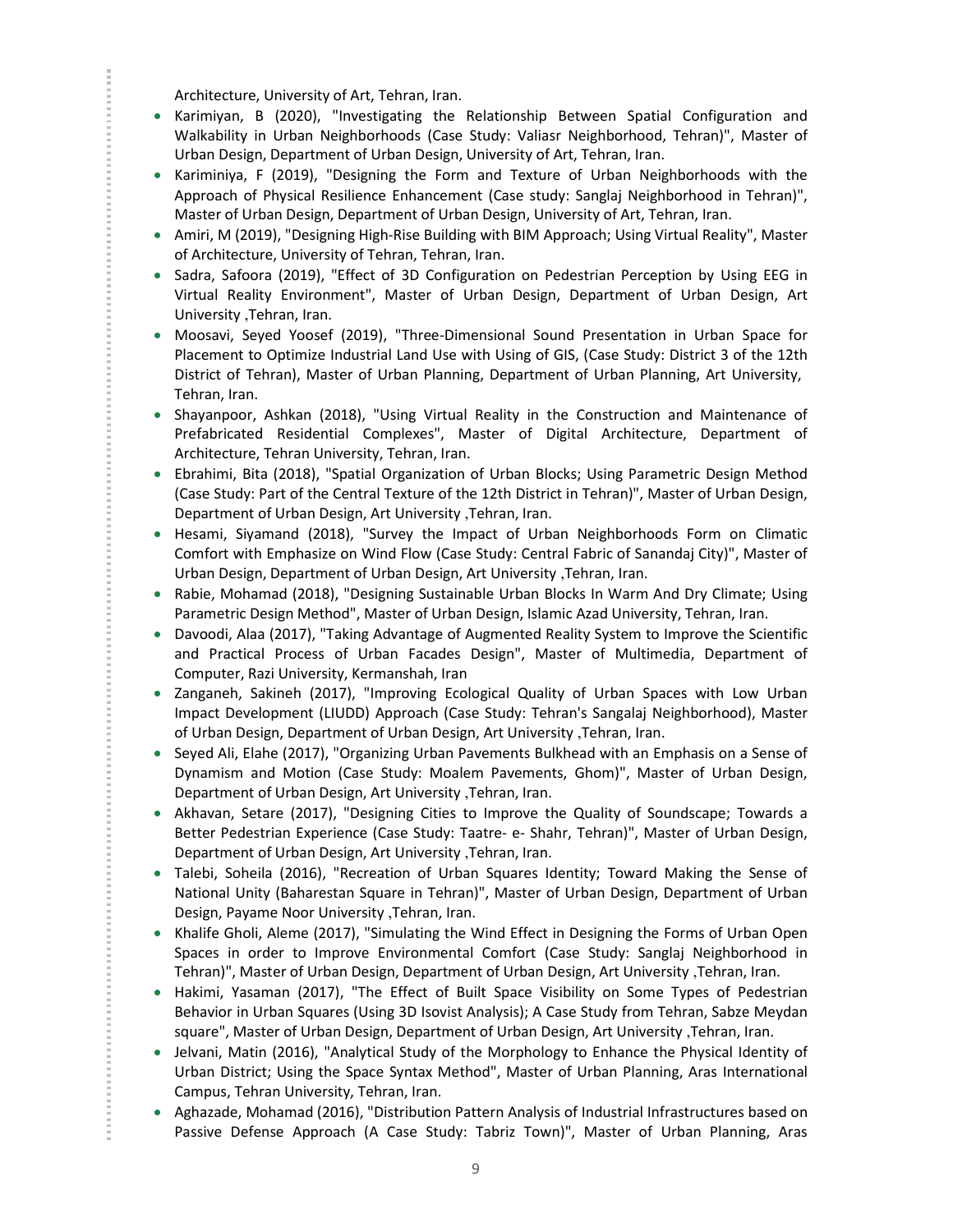International Campus, Tehran University, Tehran, Iran.

#### $\bullet$  . . .

### **MASTER (IN PROGRESS)**

- Ashouri, R (in progress), "Investigating the Relationship between Visibility and Perception of Urban Facades; Using Eye Tracking Technique in Virtual Environment (Case Study: Bahonar Street, Tehran)", Master of Urban Design, Department of Urban Design, Art University, Tehran, Iran.
- Manzouri, S (in progress), "Behavioral Study on Pedestrian Movement Patterns in Urban Spaces According to Their Attention to Build Environment with the Use of Eye Tracking in Virtual Environment", Master of Urban Design, Department of Urban Design, Art University, Tehran, Iran.
- Mojadami, F (in progress), "Extracting Hidden Form-Based Codes from Traditional Neighborhoods of Tehran; Towards Optimizing Codes in the Parametric Design Process of New Neighborhoods", Master of Urban Design, Department of Urban Design, Art University, Tehran, Iran.
- Ebadi, H (in progress), "Promoting the Role of Historic-Tourist Places in Urban Structure with Connected Network Approach; Using the UNA Method (Case Study: District 12 of Tehran Municipality", Master of Urban Design, Department of Urban Design, Art University, Tehran, Iran.
- Veisi, O (in progress), "Study effect of Morphological Indices of Urban Block Design on Improvement of Passive Solar Energy Absorption Levels (Case Study: Kermanshah City in Iran)", Master of Urban Design, Department of Urban Design, Art University, Tehran, Iran.
- Niyakan, M (in progress), "The Effects of Outdoor Thermal Comfort on Social Behavior in Hot and Humid Climate Case Study: Ahvaz City", Master of Urban Design, Department of Urban Design, Art University, Tehran, Iran.
- Kia, H (in progress), "Promoting the Role of Historic-Tourist Places in Urban Structure with Connected Network Approach; Using the UNA Method (Case Study: District 12 of Tehran Municipality", Master of Urban Design, Department of Urban Design, Art University, Tehran, Iran.
- $\bullet$  . . .

## **BACHELOR (COMPLETED)**

- Khaleghinia, A (2019), "Facilitate Public Participation Using the Virtual Reality Tool (Case Study: Central Context of Tehran (Islamic Republic of Iran)", BA in Urban Studies, Department of Urban Studies, Art University ,Tehran, Iran.
- Sehhat, H (2019), "Designing Pedestrian-friendly Downtown by Analyzing Connectivity Principle; Using Space Syntax Method (Case Study: Central Context of Tehran)", BA in Urban Studies, Department of Urban Studies, Art University ,Tehran, Iran.
- Farahbod, A (2019), "The Effect of Street Design on Pedestrian Thermal Comfort with Emphasis on Wind (Case Study: Ferdowsi Street in District 12 of Tehran Municipality)", BA in Urban Studies, Department of Urban Studies, Art University ,Tehran, Iran.
- Paat, A (2018), "Investigating the Effect of Form on Urban Wayfinding", BA in Urban Studies, Department of Urban Studies, Art University ,Tehran, Iran.
- Ebrahimi, M (2018), "Exploring the Smart City Criteria with an Emphasis on Sustainable Transportation", BA in Urban Studies, Department of Urban Studies, Art University ,Tehran, Iran.
- Hadayeghi, Hooman (2018), "Form Effects on Urban Walkability", BA in Urban Studies, Department of Urban Studies, Art University ,Tehran, Iran.
- Keykhosravi, Farjad (2017), "The Effect of Visibility of Urban Streets on mental Safety of Pedestrians", BA in Urban Studies, Department of Urban Studies, Art University ,Tehran, Iran.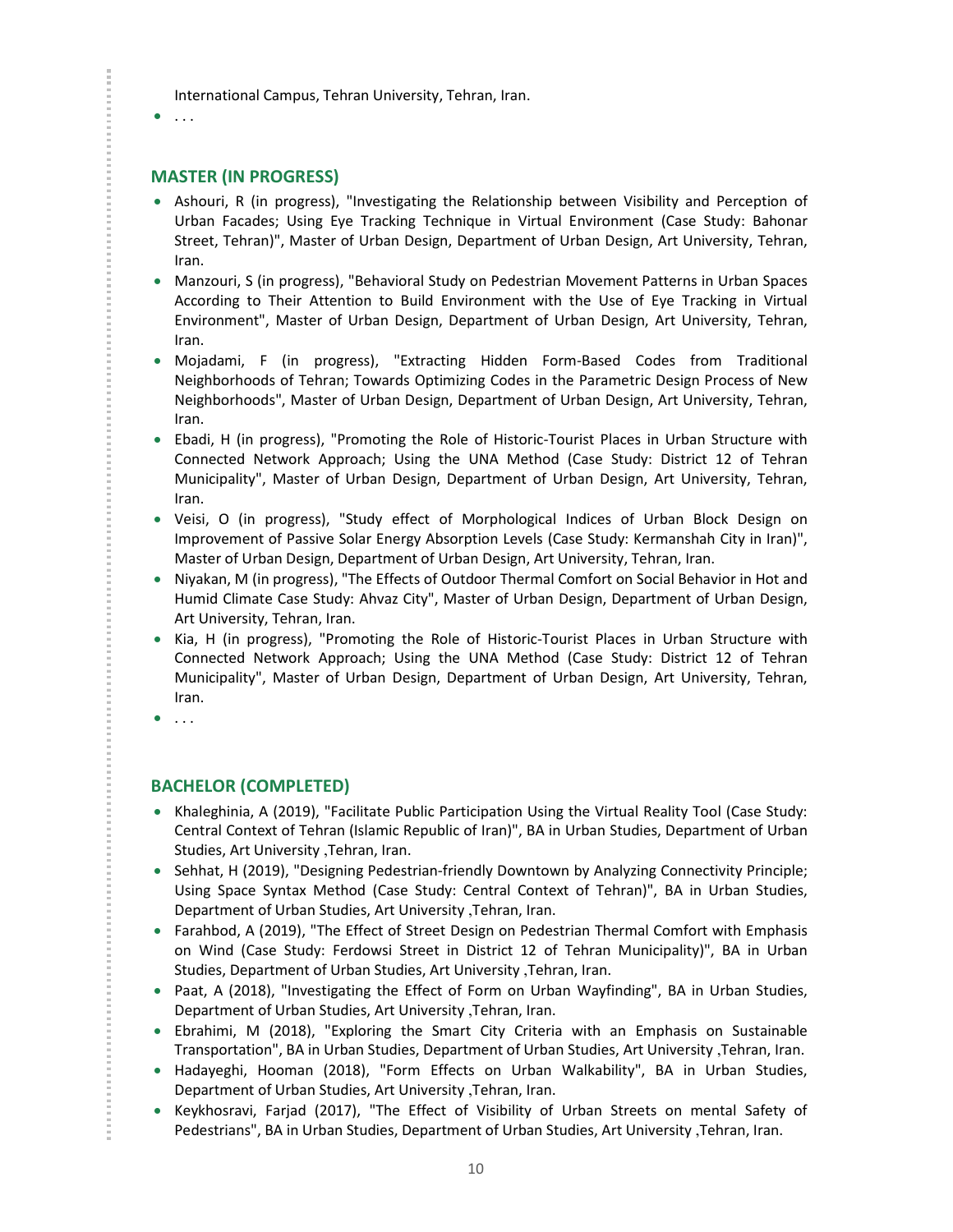- Jalali, Mohamad (2016), "City Lighting Design for increasing the security of Streets (Case Study: Nezam Abad Neighborhood in District 7 of Tehran)", BA in Urban Studies, Department of Urban Studies, Art University ,Tehran, Iran.
- Ghasemiaghdam, N and Jalilzadeh, R (2016), "The Effect of Urban Physical Features on the Reliability of Pedestrians Mental Images; Using Quasi-Tests in a Virtual Environment (Case Study: Bahar Avenue, Tehran 7th District)", BA in Urban Studies, Department of Urban Studies, Art University ,Tehran, Iran.
- Hoseinpoor, Miad (2016), "Analyzing Urban Spatial Separation; Using Urban Network Analysis Tool (Bahar and Nezamabad Neighborhoods)", BA in Urban Studies, Department of Urban Studies, Art University ,Tehran, Iran.
- Alimardaniyan, Parto (2015), "Urban Design Based on the Healthy City Approach; Toward Improving the Physical Health of Citizens (Case Study: Emamzadeh Hassan, Tehra)", BA in Urban Studies, Department of Urban Studies, Art University ,Tehran, Iran.
- Taefehashemi, Sepideh (2015), "Effect of Visibility on Urban Spaces Legibility", BA in Urban Studies, Department of Urban Studies, Art University ,Tehran, Iran.
- Shokoofan, Farnaz (2015), "Pedestrian Friendly Urban Street Design", BA in Urban Studies, Department of Urban Studies, Art University ,Tehran, Iran.
- Hakimi, Yasaman (2014), "Improving the Quality of Pedestrian Paths with Emphasis on Behavioral Studies (Case study: Vahdat Eslami Street in Tehran)", BA in Urban Studies, Department of Urban Studies, Art University ,Tehran, Iran.
- Sadeh, Saman (2014), "Revitalization of Historical Streets in City Centers; Using the Principles and Criteria of Successful Global Experiences. Case Study: Hafez Street in Tehran)", BA in Urban Studies, Department of Urban Studies, Art University ,Tehran, Iran.
- Dejkhah, Amir (2014), "Improving The Physical Structure of Urban Spaces in order to Crime Prevention", BA in Urban Studies, Department of Urban Studies, Art University ,Tehran, Iran.
- Mirakhorli, Melika (2014), "Analyzing Elements of Street Facades in order to Improve the Identity of Place (Case study: Hassan Abad square in Tehran)", BA in Urban Studies, Department of Urban Studies, Art University ,Tehran, Iran.

- Mottaghi, Arman (2014), "Improving the Vitality of Urban Space by Analyzing Pedestrian Flow; Using Space Syntax Method", BA in Urban Studies, Department of Urban Studies, Art University , Tehran, Iran.
- Jorjani, Salim (2014), "Design Neighborhoods with Low Impact Development Approach (Case Study: Sangalj Neighborhood in Tehran)", BA in Urban Studies, Department of Urban Studies, Art University ,Tehran, Iran.
- Azimi, Khatereh (2014), "Designing a Computer Game Environment Based on Iranian Architecture", BA in Multimedia, Department of Multimedia, Tabriz Islamic Art University, Tabriz, Iran.
- Mohammadi, S., Fathollahirad, P. (2013), "Investigating the Physical Structure and Software Systems of VR CAVE LABs", BA in Multimedia, Department of Multimedia, Tabriz Islamic Art University, Tabriz, Iran.
- Moslemi,Ali (2013),"Studying the Potentialities of Monumental Buildings for Creating Virtual fantasy Spaces", BA in Multimedia, Department of Multimedia, Tabriz Islamic Art University, Tabriz, Iran.
- Karimi, Kianoosh (2013), "Analyzing the Virtual Spaces Background Effect in Users Sense of Fear", BA in Multimedia, Department of Multimedia, Tabriz Islamic Art University, Tabriz, Iran.
- Esmailpour, Mandana (2011), "Using Citizens Participation in Promoting Urban Management", BA in Urban Studies, Department of Urban Development, Urmia University, Urmia, Iran.
- Nazari, Shiva (2010), "Promoting Neighborhoods Identity (Case Study: Tandirchilar Neighborhood in Urmia City)", BA in Urban Studies, Department of Urban Development, Urmia University, Urmia, Iran.
- Hasanzade, Mojtaba (2010), "Improving Urban Spaces by Using Place Making Approach in Urban Design (Case Study: Ghods City)", BA in Urban Studies, Department of Urban Development, Urmia University, Urmia, Iran.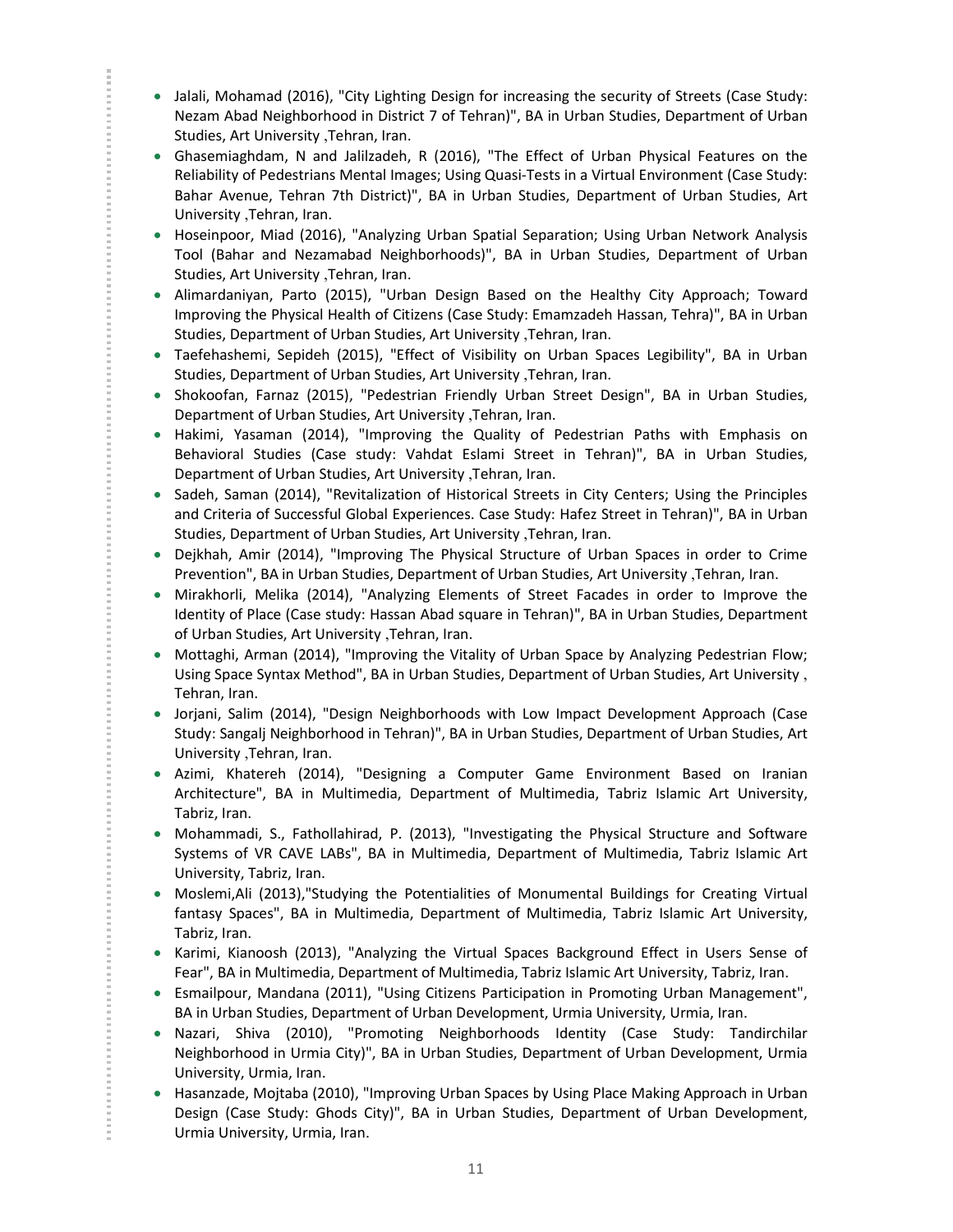• Shaddel, Ebad (2010), "Design Guidelines for Children Parks", BA in Urban Studies, Department of Urban Development, Urmia University, Urmia, Iran.

## **DISSERTATIONS ADVISOR (DOCTORAL)**

- Pooyan, A (2019-in progress), "Principles of Wayfinding Process Improvement in Therapeutic Spaces and Facilitating Behavioral Dynamics- Using Neuroscience Approach", Ph.D. candidate of Architecture, Shahid Rajaee Teacher Training University, Tehran, Iran.
- Sedaghat, K (2019-in progress), "Defining the Principles and Components of Efficiency and Success of Small Urban Spaces (Case Study: Small Urban Squares of Historical Fabric of Esfahan)", Ph.D. candidate of Urban Planning, Art University, Tehran, Iran.

### **DISSERTATIONS ADVISOR (MASTER)**

- Aali, Alireza (2017), "Designing a Neighborhood Based On Low-Carbon Approach", Master of Urban Design, Tabriz Islamic Art University, Tabriz, Iran.
- Ghobadi, Parisa (2017),"Urban River Restoration Based on Biophilic and Water Sensitive Approaches", Master of Urban Design, Tabriz Islamic Art University, Tabriz, Iran.
- Amin, Ali (2017), "Urban Design Guidelines for Improving Quality of Small Public Urban Spaces (Case Study: Bagh e Saba Neighborhood, Tehran), Master of Urban Design, Tarbiyat Modarres University, Tehran, Iran.
- Sotoodeh, Arman (2015), "Creating Vibrant City Centers through Urban Design (Case Study: Designing the City Center of Marivan in Iran)", Master of Urban Design, Tabriz Islamic Art University, Tabriz, Iran.
- Shokrani, Mahsa (2014), "Analyzing the Impact of the Urban Spaces Form on Incidence of Environmental Crime- An Integrated Analysis; Using Space Syntax and Isovist (Case Study: Neighborhoods of Urmia City)", Master of Urban Design, Tabriz Islamic Art University, Tabriz, Iran.
- $\bullet$  . . .

**CONTRACTOR** 

## **GRANTS AND FUNDED RESEARCHES**

*2019.* A short-term research fund from the **EUROPEAN URBAN PLANNERS ASSOCIATION (AESOP)**, Aesop Young Investigator Training Program, Attending as a visiting researcher at the School of Architecture and Urban Planning, University of Florence, 4 June to 9 July 2019, Florence, Italy.

## **HONORS AND AWARDS**

*2005.* **THE NATIONAL CANDIDATE OF TOP STUDENT IN THE DISCIPLINE OF ART,** Elected by the Ministry of Science, Research and Technology, and received the honorary award from the then Iran President.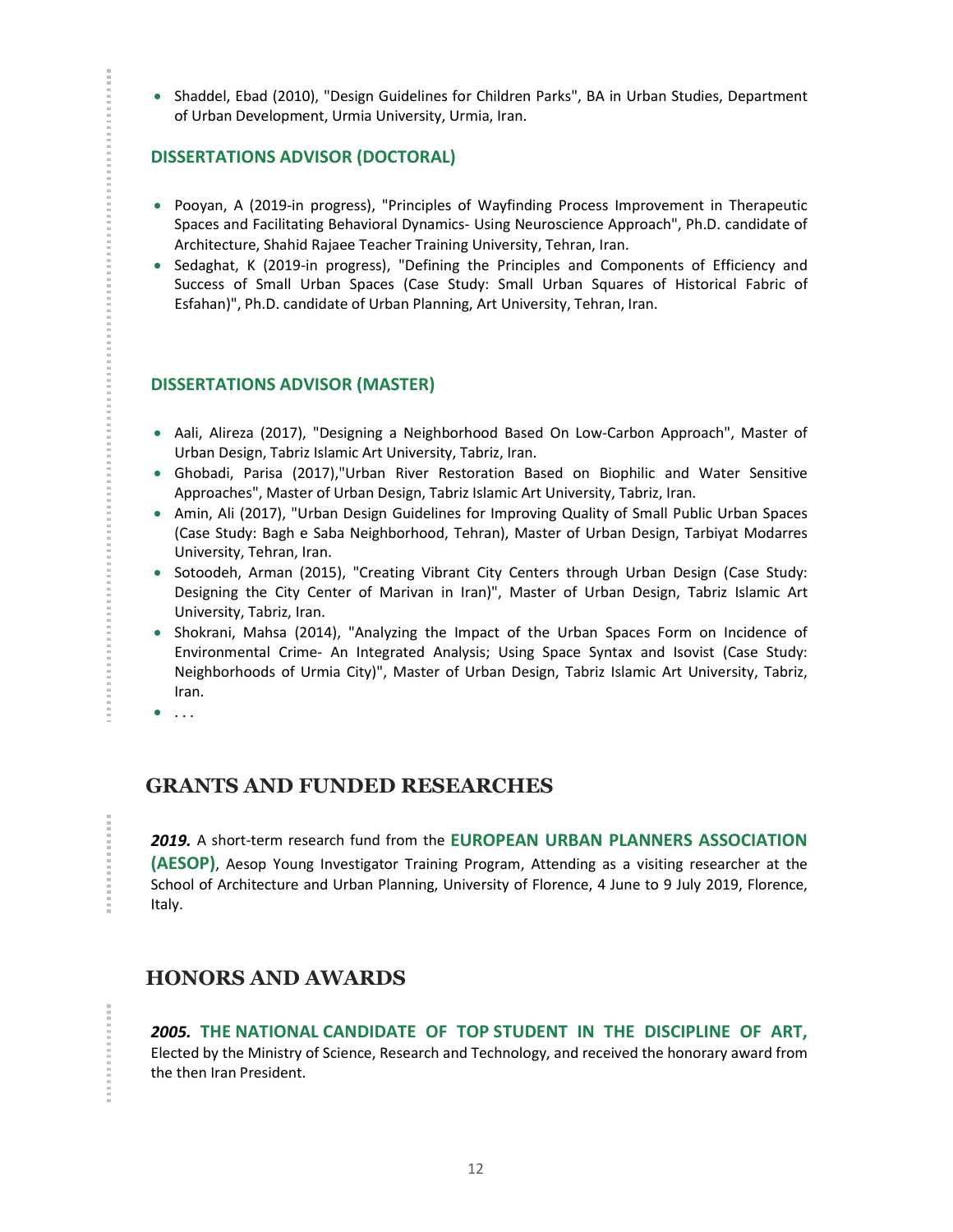## **PROFESSIONAL AFFILIATIONS AND SERVICES**

## **JOURNAL EDITORIAL BOARD**

- Asian Journal of Natural and Applied Sciences (AJSC), Oyama, Japan (2013-Present).
- Urban Design Discourse; a Review of Contemporary Literatures and Theories (in Persian), Tarbiat Modares University, Tehran, Iran (2019- Present)

## **REVIEWER OF JOURNALS AND CONFERENCES**

- Civil Engineering and Architecture Journal, Cincinnati, USA (2010-2011).
- International Journal of Architectural Engineering & Urban Planning (IJAEUP), Iran University of Science and Technology, Tehran, Iran (2012-Present)
- Motaleate Shahri (journal of Urban Studies), Kordestan University, Sanandaj, Iran, (2012- Present)
- Armanshahr Architecture & Urban Development journal; ISC degree (Both in English and Persian), (2012- Present)
- Journal of Architecture and Urban Planning (in Persian), Art University, (2013-Present)
- Journal of Iranian Architecture & Urbanism, Iran University of Science and Technology, Tehran, Iran (2012-Present)
- International Symposium on Design and Research in Artificial and Natural Sciences (DRANS 2010), Orlando, Florida, USA, (2010).
- The First International Symposium of The Kid's Utopia, co-hosted by the University of Science and Technology, and UN-Habitat, Tehran, Iran, May 2021
- FUPS2018; First International Conference on Future of Urban Public Spaces, hosted by the University of Tarbiyat Modares, Tehran, Iran, September 2018
- International Conference on Urban Design Theory & Practice in Iran (co-hosted by the University of Kurdistan and Birmingham City University), Sanandaj, Iran, May 2012
- *. . .*

## **KEYNOTE SPEAKER**

- **Shakibamanesh, A.** (2019), "Using Advanced Methods & Techniques in Urban Researches: A Mutation from 3D Digital Models to Interactive Simulations with Emphasis on Virtual Reality", Presentation at the Local Seminar: Regional Planning and Design from Theory to Practices, June 27, Department of Architecture, University of Florence, Florence, Italy.
- **Shakibamanesh, A.** (2019), "The Role of Interactive Simulations and Virtual Reality in the Design and Planning of Smart Cities", Smart City as a Vibrant City Seminar, November 2, 2019, Tehran Beautification Organization, Tehran, Iran.
- **Shakibamanesh, A.** (2018), "Using Interactive Simulations and Virtual Reality in Smart Urban Design and Planning", Future City; Smart City Seminar, April, 2018, Bouilisina University, Hamadan, Iran.
- **Shakibamanesh, A.** (2013),"Virtual Reality as a Tool for Urban Design", 2nd Basic and Clinical Neuroscience Congress, 18th to 20th December 2013, Tehran, Iran.
- $\bullet$  . . .

**在这里,我们的时候,我们的时候,我们的时候,我们的时候,我们的时候,我们的时候,我们的时候,我们的时候,我们的时候,我们的时候,我们的时候,我们就会**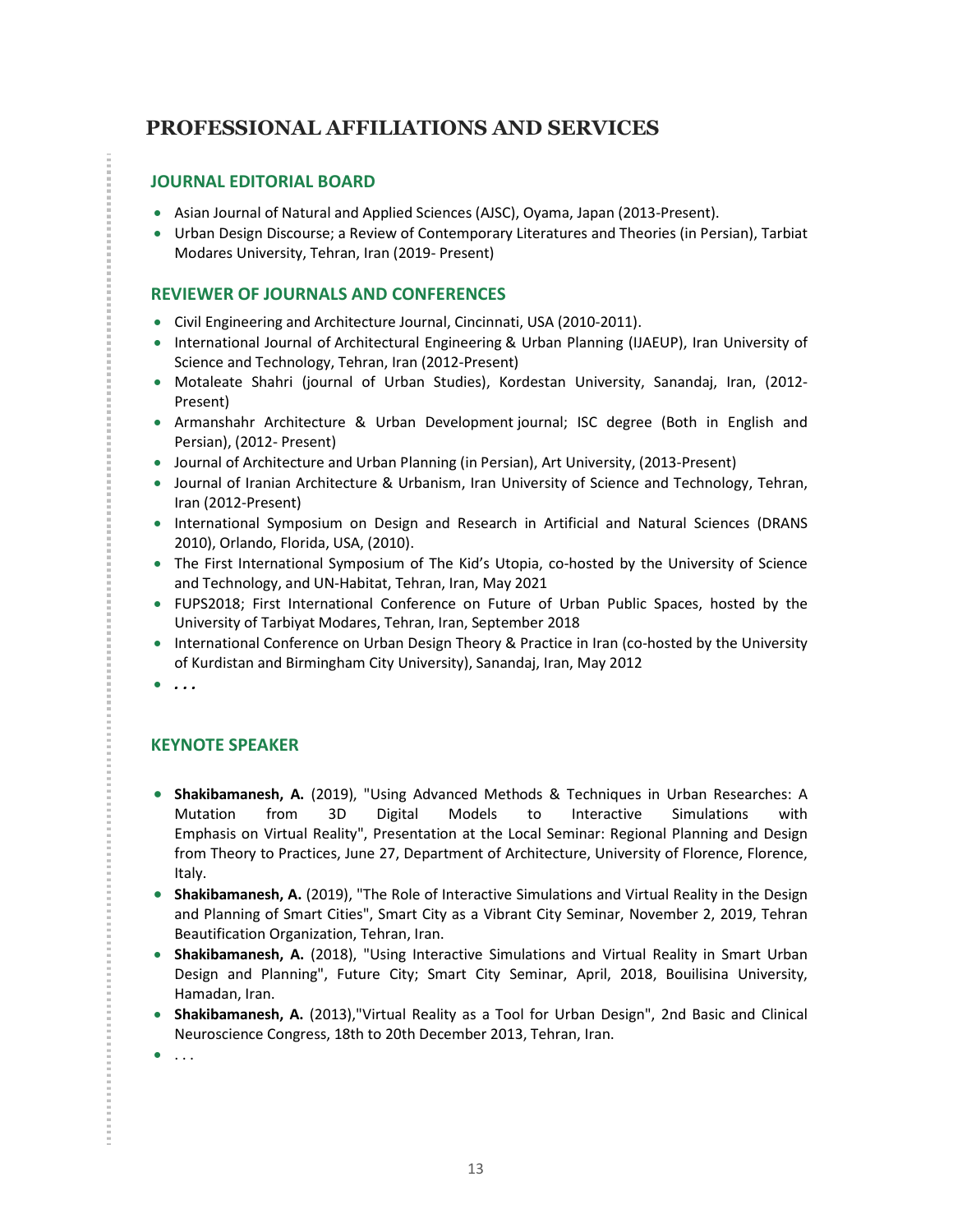## **SCIENTIFIC COMMITTEE MEMBER**

- International Conference on Urban and Intercity Roads Landscape (a Vernacular Approach), Iran University of Science and Technology, Tehran, Iran. (2018).
- 3rd International Congress on New Horizons in Architecture and Planning (HIAP), Tarbiat Modares University, Tehran, Iran (2017).
- Future City; Urban Design and Its Governance Seminar and Workshop (Main Lecturer: Professor Matthew Carmona), Iran University of Science and Technology, Tehran, Iran. February 2017
- The Fourth Congress on the History of Architecture and Urbanism in Iran, Cultural Heritage, Handicrafts and Tourism Organization of Iran, Alborz Province, Karaj, Iran January 2017.
- National Urban Design Contest entitled "Local Facades, World City", Tabriz Municipality, Tabriz, Iran, 2017.
- Cooperation with "Tehran Urban Research and Planning Center" as a member of "the Committee for Development of Urban and Architecture Ideas" June 2015- September 2016
- Eco Responsive Urban Design Seminar and Workshop (Main Lecturer: Professor Ian Bentley), Shahid Beheshshti University, Tehran, Iran, December 2014.
- 1st National Conference on Urban Planning, Urban Management and Sustainable Development, Tehran, Iran. February 2015.
- Secretary of the National Competition For Innovative Design of the Entrance if Farabi International Campus, University of Art, Tehran, Iran, 2016.
- $\bullet$  . . .

## **WORKSHOPS**

- Shakibamanesh, A. (2018), "Methods of Validation and Identification of Scientific Journals", for University of Art Ph.D Students, under the supervision of the Academic & Graduate Studies Office, Art University, December 22, 2018.
- Shakibamanesh, A. (2017),"How to Find a Correct Peer Reviewed Journals to Publish in; Avoiding Hijacked Journals and Predatory Publishers" for University of Art Staffs, under the supervision of the Academic & Graduate Studies Office, Art University, August 26, 2017.
- Shakibamanesh, A. (2016),"Identifying valid journals from invalid and fake ones" for graduate students, under the supervision of The Iranian Association of Museums and Conservation, Art University, June 23, 2016.

## **OTHER ACTIVITIES (TV PROGRAMS, INTERVIEW WITH MAGAZINES…)**

 TV Program. (2017),"Application of virtual reality Labs in urban design and architecture", Live, IRIB TV4 (the channel of Knowledge), Iran National TV, February 27, 2017



## **ACCOMPLISHED PROJECTS**

## **A: RESEARCH PROJECTS:**

 *2021-2020,* "Smart Cities Planning and Design Curriculum (Msc Degree) - An Overview of the Course and Supporting Studies, Funded by: Art University.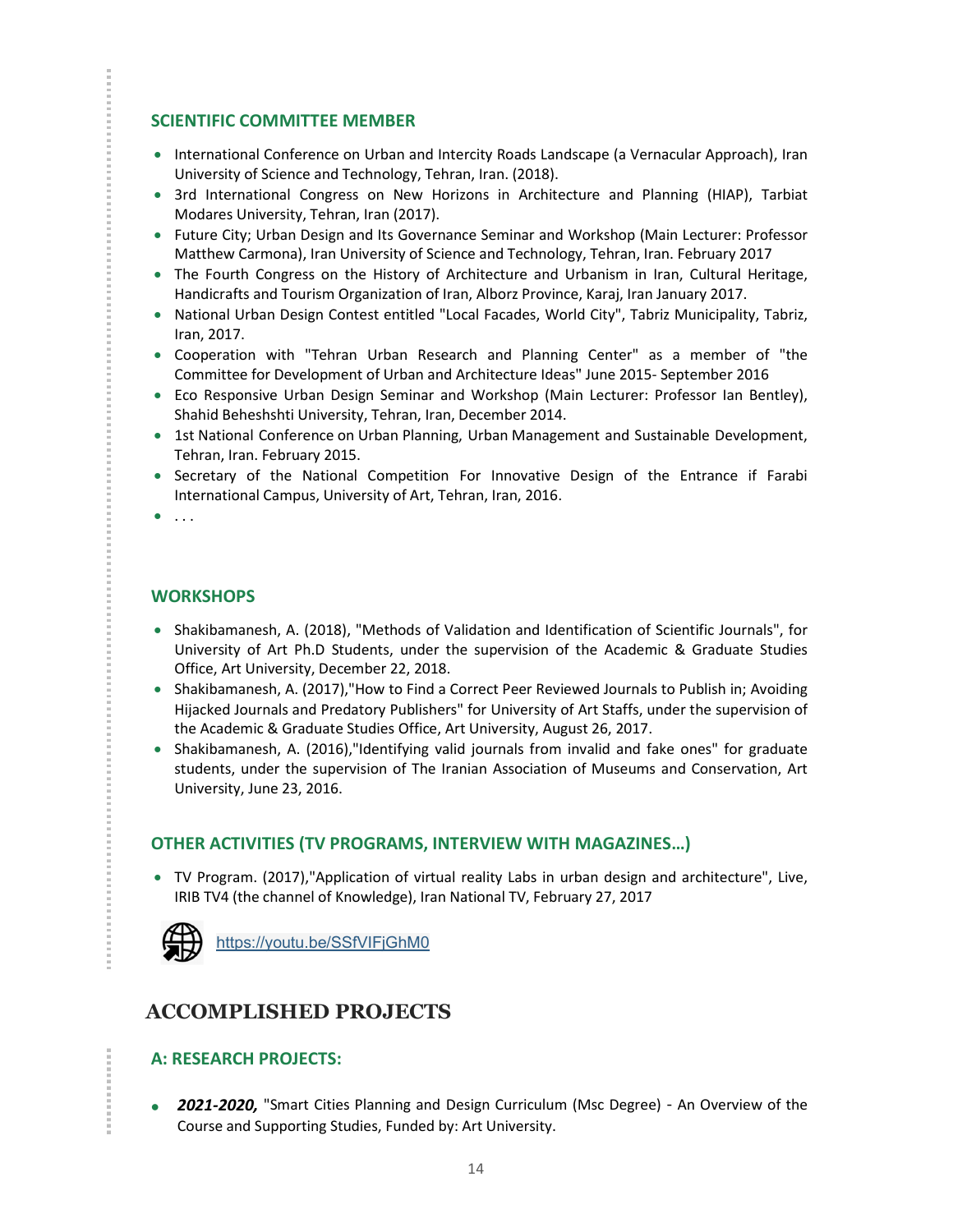- **2019-2020.** " Smart Cities Planning and Design Curriculum (Msc Degree) Preparing the Main and Optional Courses and Assessing the Conclusive Content", Funded by: Art University.
- *2016-2018,* "Creating Sustainable Urban Spaces Based on Smart Growth Approach; an Effort to Promote Urban Environments Giving Priority to Sustainable Human-Based Transportation (Case Study: District 12 of Tehran)"; Funded by: Art University.
- *2015-2016,* "Creating an Urban Design Framework for Mashhad Metropolis", Collaboration with Scientific and Industrial Cooperation Office, Iran University of Science and Technology.
- *2014-2015,* "Islamic Iranian Pattern of Urbanism in Mashhad Metropolis", Collaboration with Armanshahr Consulting Engineers Co.

## **B: PROFESSIONAL PROJECTS**

医皮肤性 医血管性 医血管性 医血管性 医血管性 医血管

- *2006- 2007,* Collaboration with Farnahad Consulting Engineers Co. (Grade 1 in Urban planning & Design), in compiling:
	- o Master Plan for Development of Shandiz City, Iran.
	- o Mashhad Urban Plan, Iran

## **CORE QUALIFICATIONS & SKILLS**

- Designing and planning Cities (knowledgeable about how to plan the structures of a city, its policies, infrastructure, neighborhoods, building codes, and regulations, and design the city features and promote user's experience and quality of life in cities in general).
- knowledgeable about equipping and setting up the most up-to-date Urban VR LABs
- Researcher with focus on combining the capacities of the digital twin with immersive virtual environment-in terms of interactions and dealing with dynamic and participatory design of public spaces- to help and enable the realization and construction of smart cities
- Researcher with focus on application of cognitive psychology and neurology (such as Electroencephalography) to the field of environmental and urban design.
- Specialist on urban computer modeling and simulation with a focus on optimization and parametric design
- Geo-spatial analyzer based on geographic information system (GIS)
- Developer of virtual reality (VR) environments
- Developer of innovative urban applications based on Augmented Reality (AR) technology
- Urban network analyzer based on agent-based modeling (ABM) approach
- **Specialist on visualization techniques**

## **PROFICIENT IN THE FOLLOWING TOOLS & SOFTWARE:**

- knowledgeable about common virtual reality interfaces and devices commonly used in VR LABs (such as head-mounted displays (HMDs), 6DOF head trackers, Eye Trackers, movement simulators and platforms (such as KAT- Walk and KAT LOCO), electroencephalogram (EEG), etc.,)
- "Unity 3d" as a cross-platform game engine and main software for developing VR and AR modeling and simulation
- "CityEngine" as an advanced 3D modeling software for creating huge, interactive, and immersive urban environments
- "Twinmotion" as an intuitive, high-quality real-time architectural visualization tool
- "Lumion" as a 3D rendering software
- Urban Network with "Space Syntax" common software including QGIS, Depthmap, Axwoman for urban network analysis